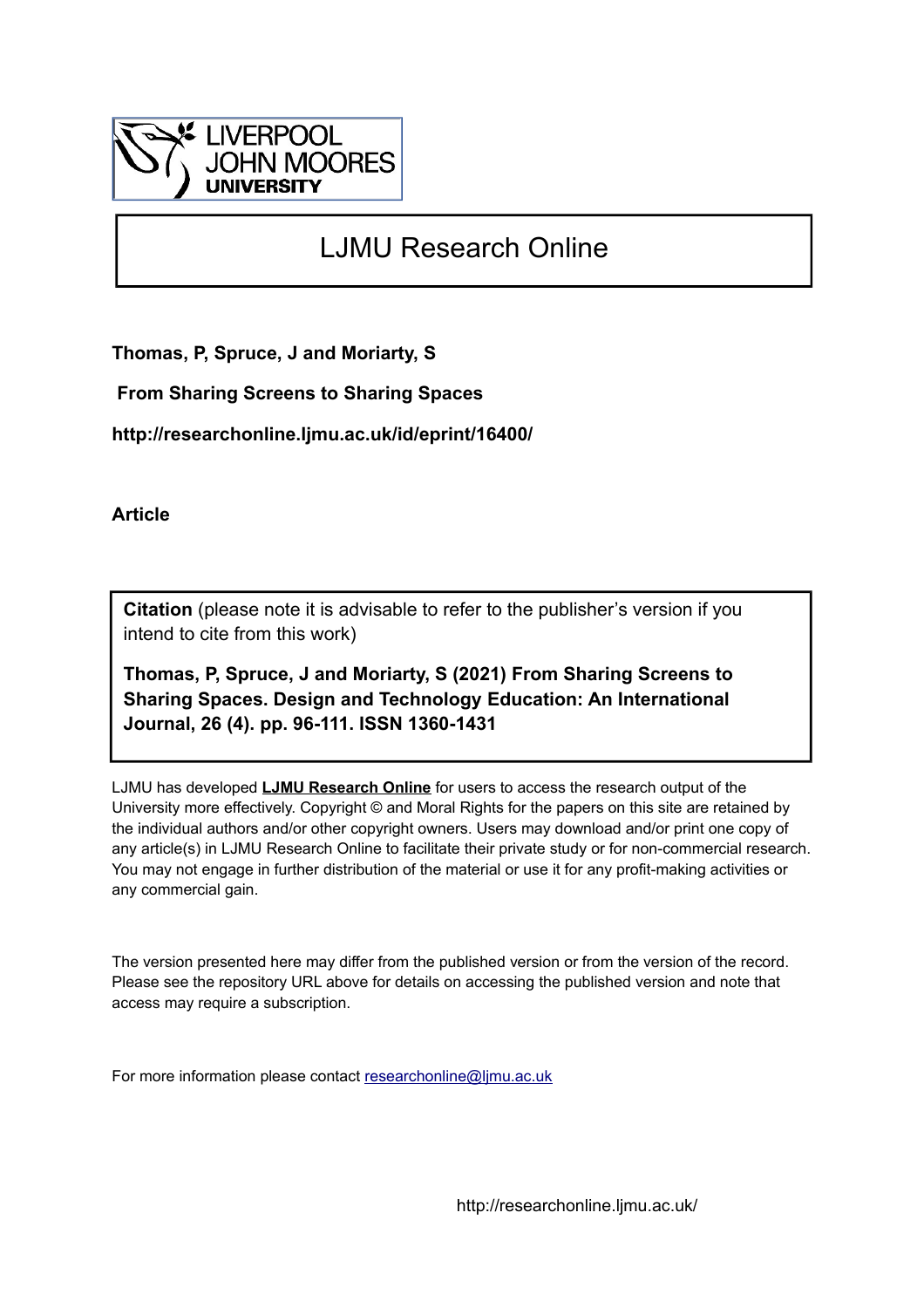## From Sharing Screens to Sharing Spaces

**Jon Spruce, Manchester Metropolitan University, UK Pete Thomas, Manchester Metropolitan University, UK Sarah Moriarty, Manchester Metropolitan University, UK**

## **Abstract**

The enforced move to remote teaching delivery over the last year has brought many challenges to studio-based courses and the traditional modes of delivery that are often associated with UK Art Schools. Central to these challenges has been the loss of the design studio as a focal point for engagement and learning within a community of practice. However, the conviction that design is a subject that can be taught not just learnt through communal experience has propelled alternative remote modes of engagement to be explored through this period of separation from our on-campus environments. This study details the use of the on-line application Miro as an analog to the traditional 'physical' design studio in facilitating remote delivery to studio based undergraduate design and craft students. Reflecting on the delivery of five projects between November 2020 and April 2021 the authors describe how Miro was used as a platform to structure teaching delivery, share creative content and as an environment to foster remote dialogue amongst students. Through an evaluation of each project's delivery within digital spaces the authors identify the emergence of new behaviours and new opportunities that can support students working in digital studios to move beyond sharing screens to sharing spaces.

## **Keywords**

design pedagogy, remote learning, communities of practice, design Studio, sticky curriculum

### **Introduction**

One of the key impacts of the COVID-19 pandemic across Higher Education, was an acceleration of the use of emergent technologies, particularly those that support distributed working, to support learning. Whilst the last 15 years has seen a radical shift in people's relationship with and access to technology, its impact on the day-to-day studio-based teaching taking place in art schools across the UK has been more modest. Whilst much has been written about the potential for such technologies to support learning (Orr, 2017; Deakin and Webb, 2016; Tovey, 2015), adoption within UK arts education has been slow and generally focussed on a blended approach rather than a completely digital approach. Indeed, prior to the COVID-19 pandemic, the authors had little engagement with, or understanding of, how digital technologies might be used to create a completely digital studio environment.

This study reflects on how an online collaborative platform (Miro) was used to create an ad-hoc digital studio environment in response to an inability to teach in person due to the COVID-19 pandemic. The Miro platform was chosen due to its widespread use within professional practice, providing an easily accessible collaborative whiteboard space for remote sharing of thoughts and ideas. Though it was not an institutionally supported software it afforded free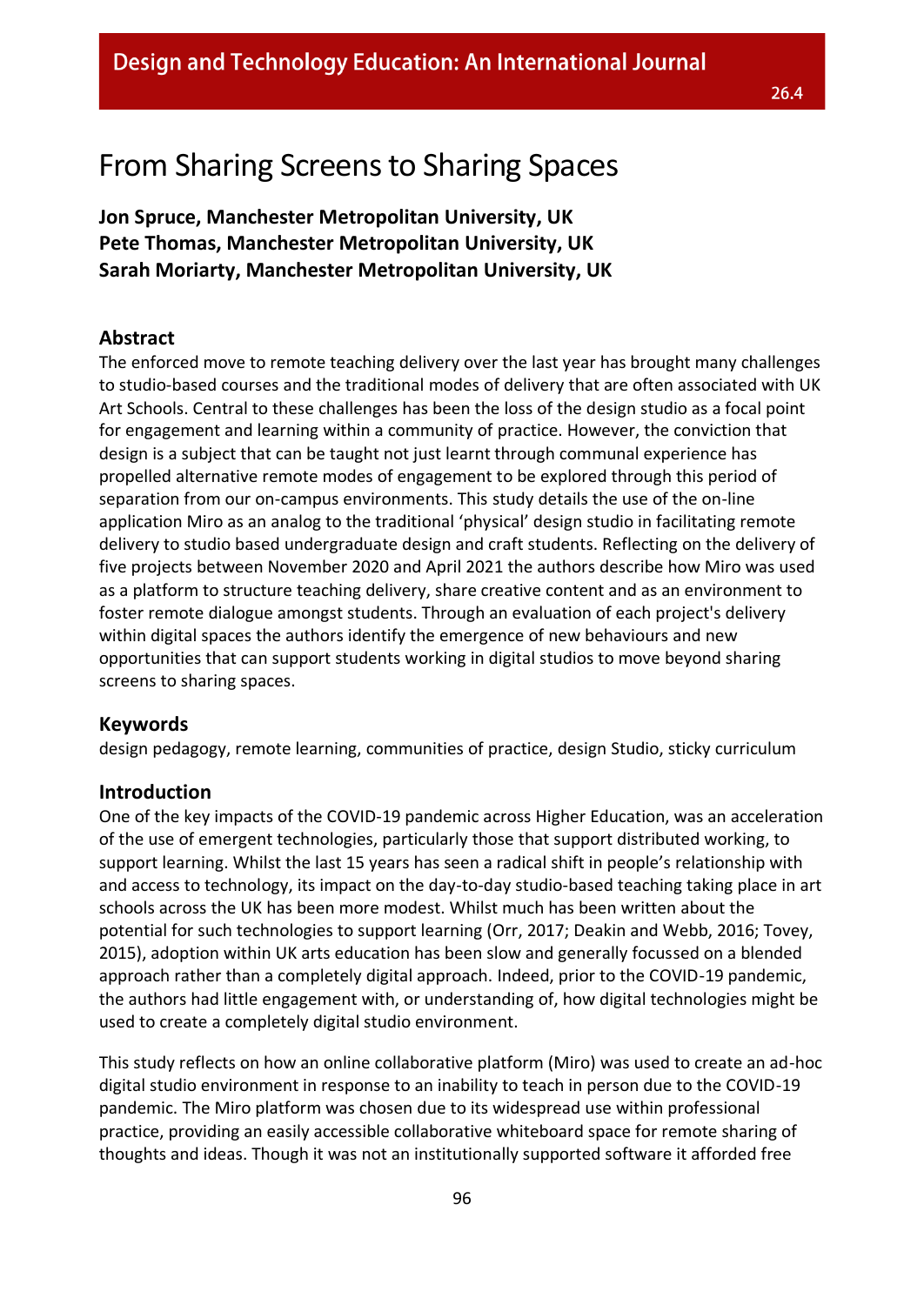access and provided a simple, intuitive user interface. Specifically, the paper examines the rapid shift to on-line delivery within the context of a UK undergraduate Product Design programme and how this impacted the teaching of projects traditionally taught in a studio. This paper is our contribution to the ongoing effort to understand how Art & Design pedagogy might continue to develop in response to the COVID-19 pandemic. Our contributions are two-fold:

- 1) to recognize the behaviours emerging within this new digital space and reflect on these in the context of existing physical studio practice and pedagogy.
- 2) to identify which aspects of this digital studio environment offers the most potential for use by traditionally studio-based subjects in the future should the need arise again.



*Figure 1. The studio workspace in action*

### **The Design Studio**

The enforced move to remote teaching delivery over the last year has brought many challenges to studio-based courses and the traditional modes of delivery that are often associated with UK Art Schools. Central to these challenges has been the loss of the design studio as a focal point for engagement and learning.

The studio, as described by Shreeve et al. (2010), is a space of shared, prolonged, communal activity where the process of making is visible and a focus for comment and debate. Although increased financial pressures on many UK institutions have forced a reduction in the capacity for large discursive studio spaces over recent years, some kind of communal learning environment has usually been maintained, continuing to offer staff and students a studio-based ethos for teaching and learning (Tovey 2015). According to Spruce (2007, p.2) "the studio is not just a space marked studio; it represents a way of thinking and learning" and despite institutional pressures, the ethos of studio learning culture remains a strong ambition for many tutors and students. The popularity of the design studio can be considered through four lenses: Mediating, Sticky, Social and Habitual.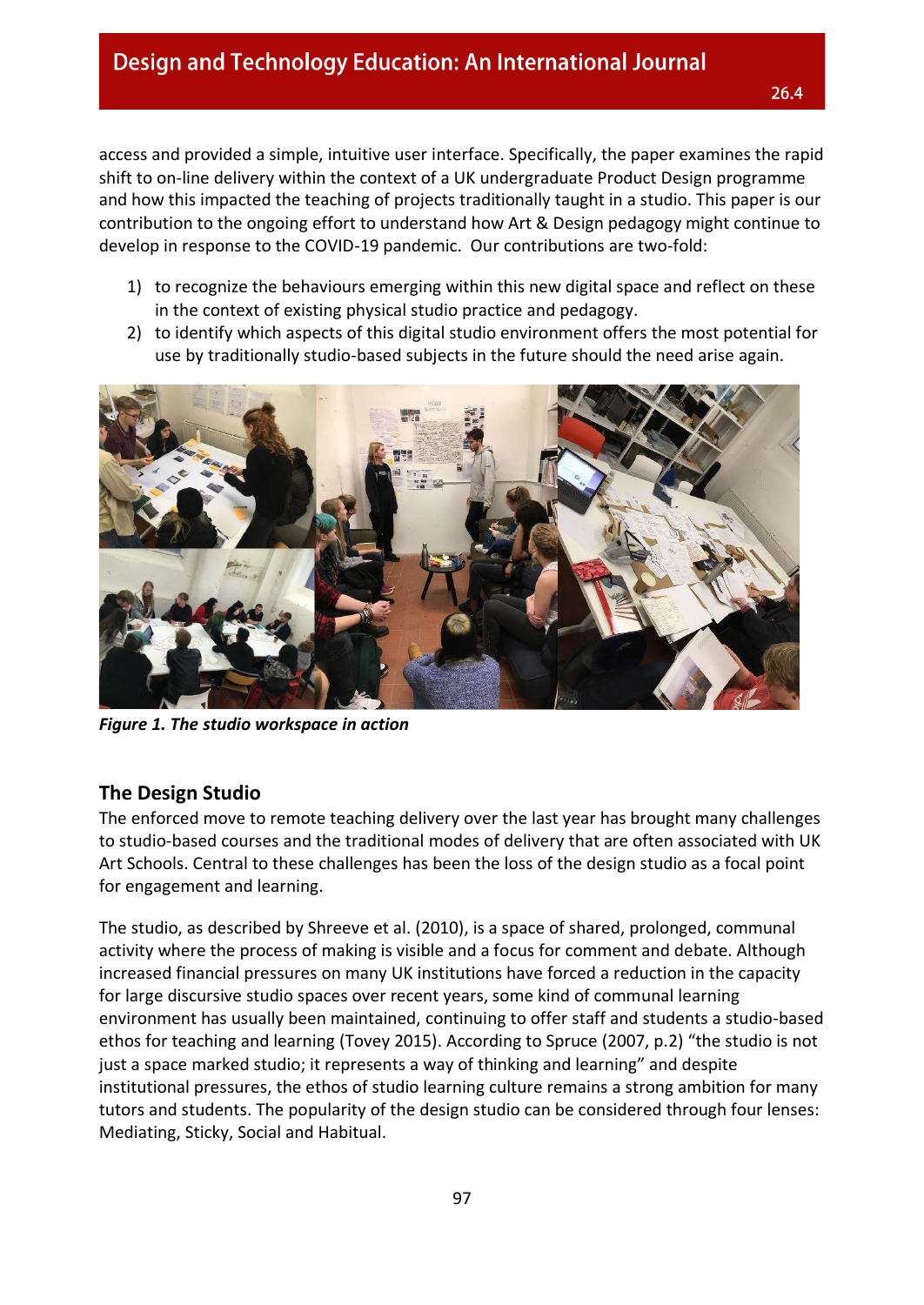#### **Mediating**

Shreeve et al. (2010) describe the studio as a 'mediating artefact', the space itself acting as a key part of a student learning experience. They assert that the space can dictate and affect the content and delivery of teaching and furthermore that it can influence the approaches undertaken by students. It is a space "in which the process of making is visible and a focus for comment and debate by all who wander through" (Shreeve et al., 2010, p.134). According to Spruce: "investment and customisation leads to a sense of ownership of the space itself, and it is at this point that a studio learning culture can begin to develop amongst the student body" (Spruce, 2007, p.3)

#### **Sticky**

Orr & Shreeve (2018) describe the studio as an essential part of creating the 'sticky curriculum' in providing a draw for students to return to: "bringing people together to engage in an activity or to see something of collective interest… Stickiness is an attraction or focus creating a social gathering" (Orr & Shreeve, 2018, p6). But Stickiness is also a recognition of the ambiguous and challenging nature of the Art & Design curriculum, described as "a complex web of activities" (Orr & Shreeve, 2018, p7) co-constructed with students wherein they must question and challenge. As such, Stickiness demands that the studio environment is elastic and adaptable.

#### **Social**

An essential part of Orr's stickiness is the idea of the studio as a social environment and a place of social exchange. Tovey (2015) suggests that at its best the studio can be a marketplace for ideas and integration which is at the core of design synthesis. Within this view of the studio as a marketplace McCullagh & McFadyen (2015) highlight how tutors can also view themselves as co-explorers with students in the learning space through experimentation and shared learning.

Through its social constructivist approach, (Smith Taylor, 2009 from Shreeve et al 2010) the studio promotes active student engagement and fosters a sense of community ownership and collective voice creating a space wherein the learning of certain skills, attributes and customs are passed-down through observation and participation within a community of shared practices (Lave & Wenger, 1991). Similarly, Tovey suggests that "learning within a community of practice is an expression of identity formation… a process of becoming - in this case a certain kind of creative and critically minded design practitioner" (Tovey, 2015, p.38). One of the principles of this approach is the opportunity provided for formal and informal collaborative peer learning (Marshalsey & Sclater, 2020) where exchanges are dynamic, supporting iteration and experimentation in ideas and thinking.

#### **Habitual**

Shulman (2005) identifies signature pedagogies of creative arts education as being "pervasive, routine and habitual" within students' learning experience and goes on to highlight the value of routines in permitting students to spend less time figuring out rules of engagement, and more time focusing on subject matter. These habitual patterns of tutorials and crits help to create what Shulman (2005) describes as "pedagogies of uncertainty", the processes by which the ambiguity of Orr's sticky curriculum is navigated.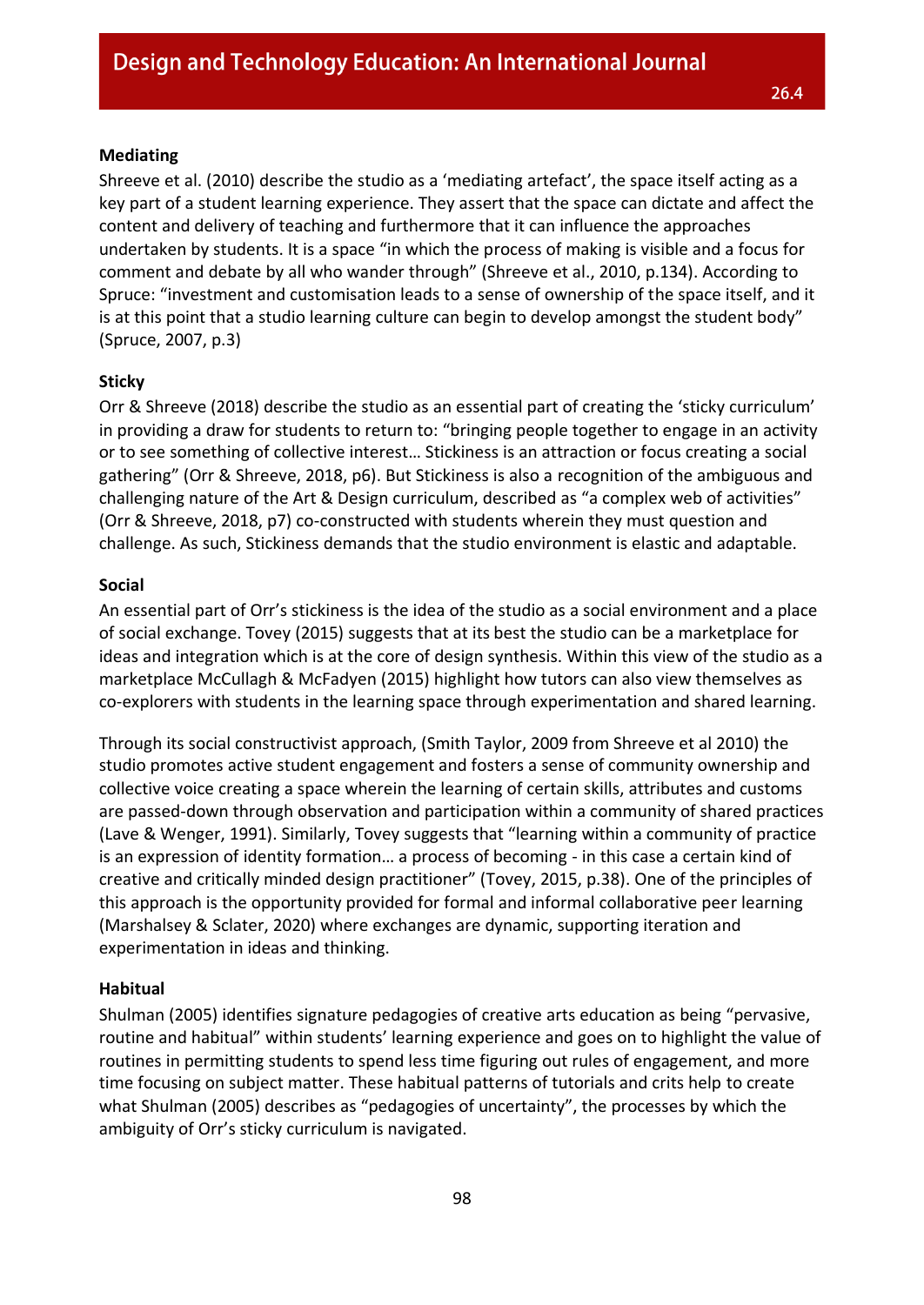Across these four perspectives we can recognise that the studio creates the capacity for a structured, communal, habitual learning process that encourages and scaffolds students' capacity to challenge, experiment and grow. Furthermore, the studio space itself can dictate the way in which this is achieved in unique and idiosyncratic ways. The challenge presented by the COVID-19 pandemic was how to translate some of these aspects of the physical studio into a completely digital environment.

## **Reflections from Practice**

To consider the ways in which Miro might be utilised to both mirror and transform the concept of the studio, we reflect on five projects that utilised Miro between November 2020 and April 2021. In September 2020 (semester 1) we were thrown into the position of again having to rapidly transition from teaching in person to teaching online. In the case of 1st year students, this was their introduction to both University life and the course: its staff, approach and ultimately identity. Our initial response to this was to use the collaborative tools provided and recommended by the University - MS Teams and our existing Virtual Learning Environment, Moodle. After completing the initial 6 week unit with students, it was evident that whilst MS Teams provided an adequate medium for communicating with students, it lacked the capacity to emulate the experience of design studio pedagogy. At this point we sought to use Miro to complement MS Teams, making the shift from sharing a screen, to sharing a space, creating a more robust analog of traditional studio practice. Miro was used as a platform to structure teaching delivery, share creative content and as an environment to generate dialogue amongst students. The projects delivered across our 1st and 2nd year undergraduate courses were broadly similar in terms of scope, following a design process comprising phases of research, ideation and the presentation of final outcomes, but the utilisation of Miro in each instance was different.

Each of the five projects are detailed in Table 1 and include: project context; Miro space created; pre-planned characteristic exchanges; emerging (unplanned) exchanges that occurred within a project. In each case the Virtual Learning Environment (VLE) Moodle was used as the main repository for project handbook documentation, lecture slide recordings and announcements. MS Teams was utilised for verbal dialogue and Miro for interaction and discussion around student's work.

|                                         | <b>Project A</b>                                      | <b>Project B</b>                                   | <b>Project C</b>                                                       | <b>Project D</b>                                            | <b>Project E</b>                                     |
|-----------------------------------------|-------------------------------------------------------|----------------------------------------------------|------------------------------------------------------------------------|-------------------------------------------------------------|------------------------------------------------------|
| When                                    | November<br>2020                                      | January 2021                                       | January 2021                                                           | <b>March 2021</b>                                           | <b>March 2021</b>                                    |
| <b>Project and Unit</b><br><b>Title</b> | <b>Project A</b><br>Product<br>Design &<br>Innovation | <b>Project B</b><br>Investigation<br>& Application | <b>Project C</b><br>Understanding<br>Context (RSA<br>Design<br>Awards) | <b>Project D Unit</b><br>X (external<br>project<br>partner) | Project E Unit<br>X (external<br>project<br>partner) |
| UK, UG Level                            | 2nd Year<br>(L5)                                      | 1st Year (L4)                                      | 2nd Year (L5)                                                          | 1st Year (L4)                                               | 2nd Year (L5)                                        |

#### *Table 1. Project contexts and characteristic exchanges*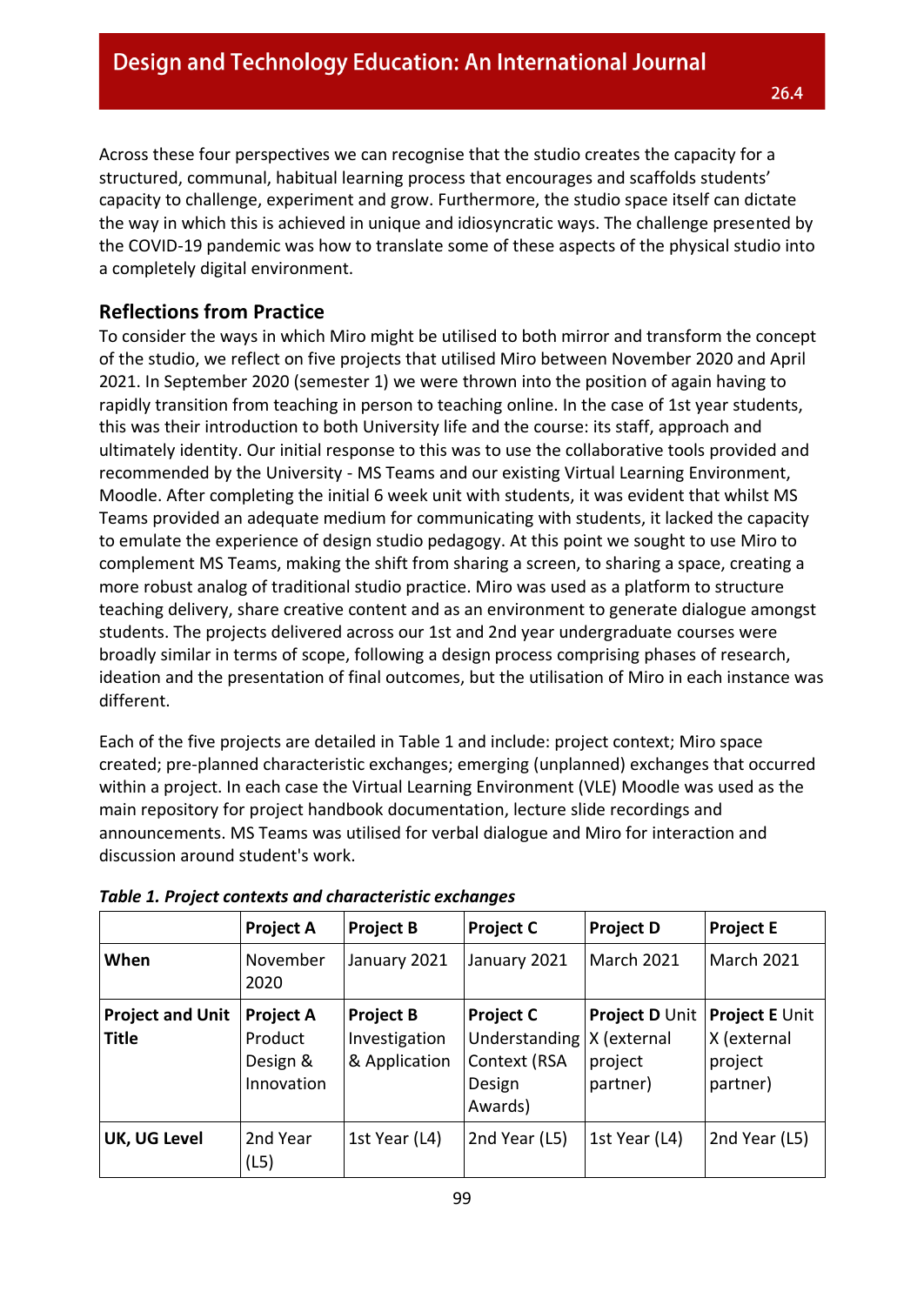# Design and Technology Education: An International Journal

|                                                  | <b>Project A</b>                                               | <b>Project B</b>                                                                 | <b>Project C</b>           | <b>Project D</b>                             | <b>Project E</b>                                                                               |
|--------------------------------------------------|----------------------------------------------------------------|----------------------------------------------------------------------------------|----------------------------|----------------------------------------------|------------------------------------------------------------------------------------------------|
| <b>No. Students</b>                              | 10                                                             | 56                                                                               | 24                         | 54                                           | 64                                                                                             |
| Mode of delivery                                 | Blended                                                        | Blended                                                                          | Online                     | Online                                       | Online                                                                                         |
| <b>Modes of</b><br>practice                      | <b>Students</b><br>worked<br>individually                      | <b>Students</b><br>worked<br>collaboratively individually<br>and<br>individually | <b>Students</b><br>worked  | <b>Students</b><br>worked<br>collaboratively | Students from<br>a range of<br>creative<br>disciplines<br>worked<br>collaboratively            |
| <b>Notes</b>                                     | <b>Students</b><br>who had<br>previously<br>worked<br>together | Students from<br>two pathways<br>and unfamiliar<br>with each<br>other            | Students from<br>Project A | Students from<br>Project B                   | Students from<br>eight different<br>disciplines.<br>Cohort was<br>unfamiliar to<br>each other. |
| <b>Exchanges in</b><br>space                     |                                                                |                                                                                  |                            |                                              |                                                                                                |
| Icebreaker /<br><b>Sandbox</b>                   | $\pmb{\mathsf{x}}$                                             | X                                                                                |                            |                                              |                                                                                                |
| Individual Pin Up $ x $<br>/ Crit                |                                                                | Χ                                                                                |                            |                                              |                                                                                                |
| Group Pin Up /<br><b>Crit</b>                    |                                                                |                                                                                  |                            | $\pmb{\mathsf{X}}$                           | X                                                                                              |
| <b>Individual</b><br>Workshop<br><b>Activity</b> | X                                                              | X                                                                                |                            |                                              |                                                                                                |
| <b>Shared</b><br>Workshop<br><b>Activity</b>     | $\pmb{\mathsf{x}}$                                             | $\pmb{\mathsf{X}}$                                                               |                            |                                              |                                                                                                |
| Individual<br><b>Tutorial</b>                    | X                                                              |                                                                                  | X                          | $\pmb{\times}$                               |                                                                                                |
| Group<br><b>Tutorial/Seminar</b>                 |                                                                |                                                                                  | $\pmb{\mathsf{x}}$         | $\pmb{\times}$                               | X                                                                                              |
| Instructional<br><b>Exchange</b>                 |                                                                |                                                                                  | $\pmb{\mathsf{x}}$         | $\pmb{\times}$                               |                                                                                                |
| <b>Tutor-led</b><br><b>Discussion</b>            |                                                                |                                                                                  | $\pmb{\mathsf{x}}$         | $\pmb{\times}$                               |                                                                                                |
| <b>Asynchronous</b><br><b>Exchange</b>           |                                                                |                                                                                  | $\pmb{\mathsf{X}}$         | X                                            | X                                                                                              |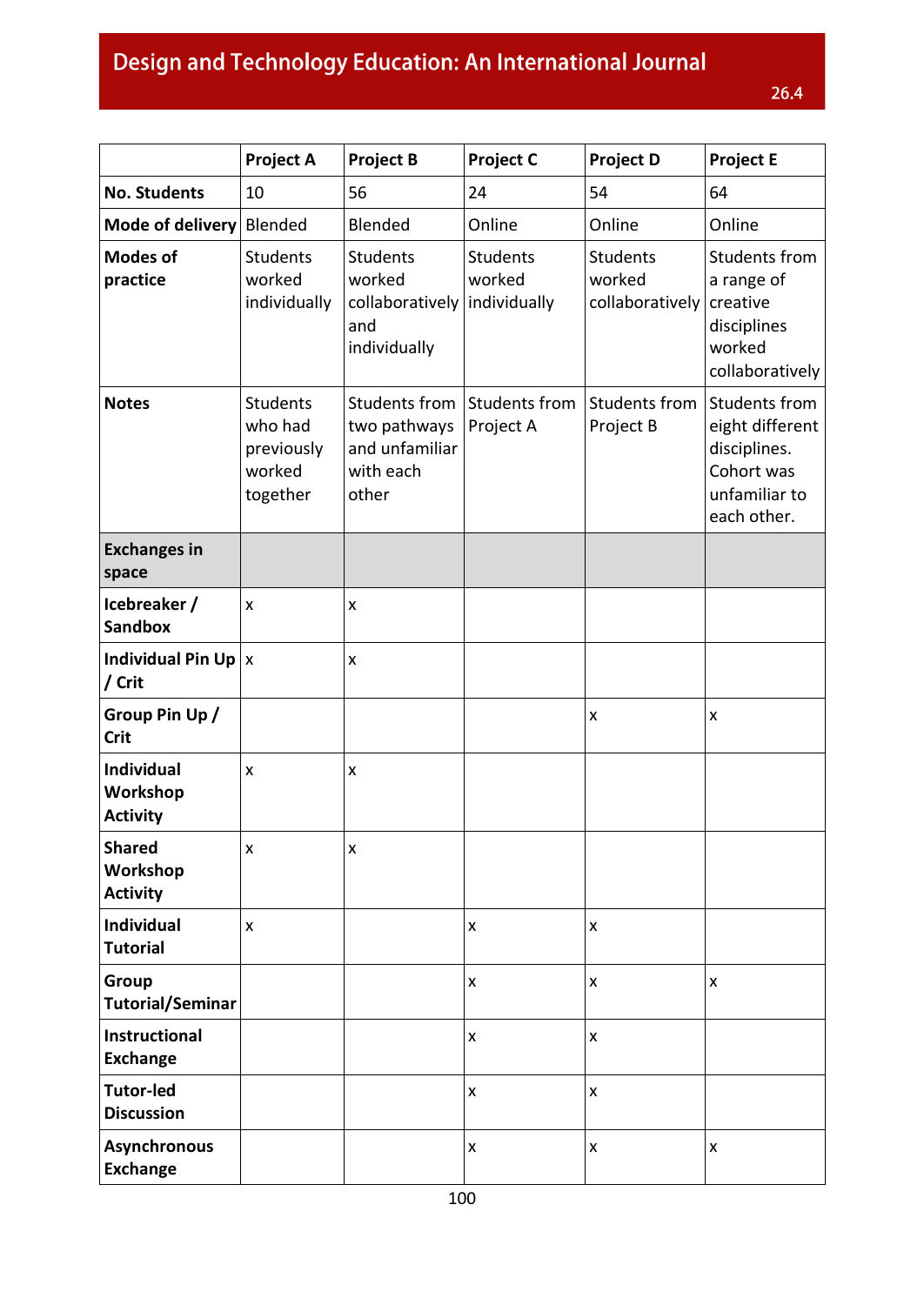#### **Summary of Characteristic Exchanges on Miro**

Icebreaker/Sandbox: Tutor led activities introducing students to Miro software but also to the processes of sharing and commenting on peer work.

Individual Pin-up/Crit: Opportunities to share work and elicit feedback from tutors and peers. Feedback would typically manifest through the use of digital post it notes.

Group Pin-up/Crit: Opportunities to share work and elicit feedback from the 'client', tutors and peers. Feedback would sometimes manifest through the use of digital post-it notes but was largely oral.

Individual Workshop Activity: Highly structured design-process driven activity, delivered to the whole group but completed individually with feedback from peers.

Shared Workshop Activity: Highly structured design-process driven activity, delivered to and completed by small groups with feedback from peers.

Individual Tutorials: 1-2-1 dialogue with students, discussing progress and planning forward actions. Tutorial conversations were driven through synchronous review of work placed on the Miro board, using virtual post-it notes to capture comments and agreed actions directly alongside the work.

Group Tutorial/Seminar: Dialogue with students to discuss overall progress. Sessions were generally hosted on MS Teams but students would often utilise their own private group Miro boards to show progress. Again, feedback was largely oral.

Instructional Exchange: Delivery of the weekly primer activities. These were each located on the Miro board within a defined space for the activity and presented at the launch of each session, enabling students to respond individually within the context of a directed activity.

Tutor-led discussions with focused student groups: Posing questions and eliciting responses in moderated exchanges to prompt peer review, externalise viewpoints and promote selfreflection. Outputs from these group discussions were usually imported onto the main Miro board to prompt peer review from the whole group and self-reflection moving forward from the session.

Asynchronous Exchange: Via post-it notes placed onto student's work outside of taught sessions. Though this was driven mainly by tutors to prompt thinking and suggest forward actions, some students did engage in peer-to-peer exchange, posting comments on each other's work and also posting replies to tutor comments.

#### **Evaluation**

Analysis of all the activity in Miro established that the platform offers significant benefits in use, both in the absence of, and potentially in parallel with, co-located working. Within each project the Miro spaces quickly created rich, shared, visual repositories that reflected different journeys through the design process. These spaces afforded opportunities for participants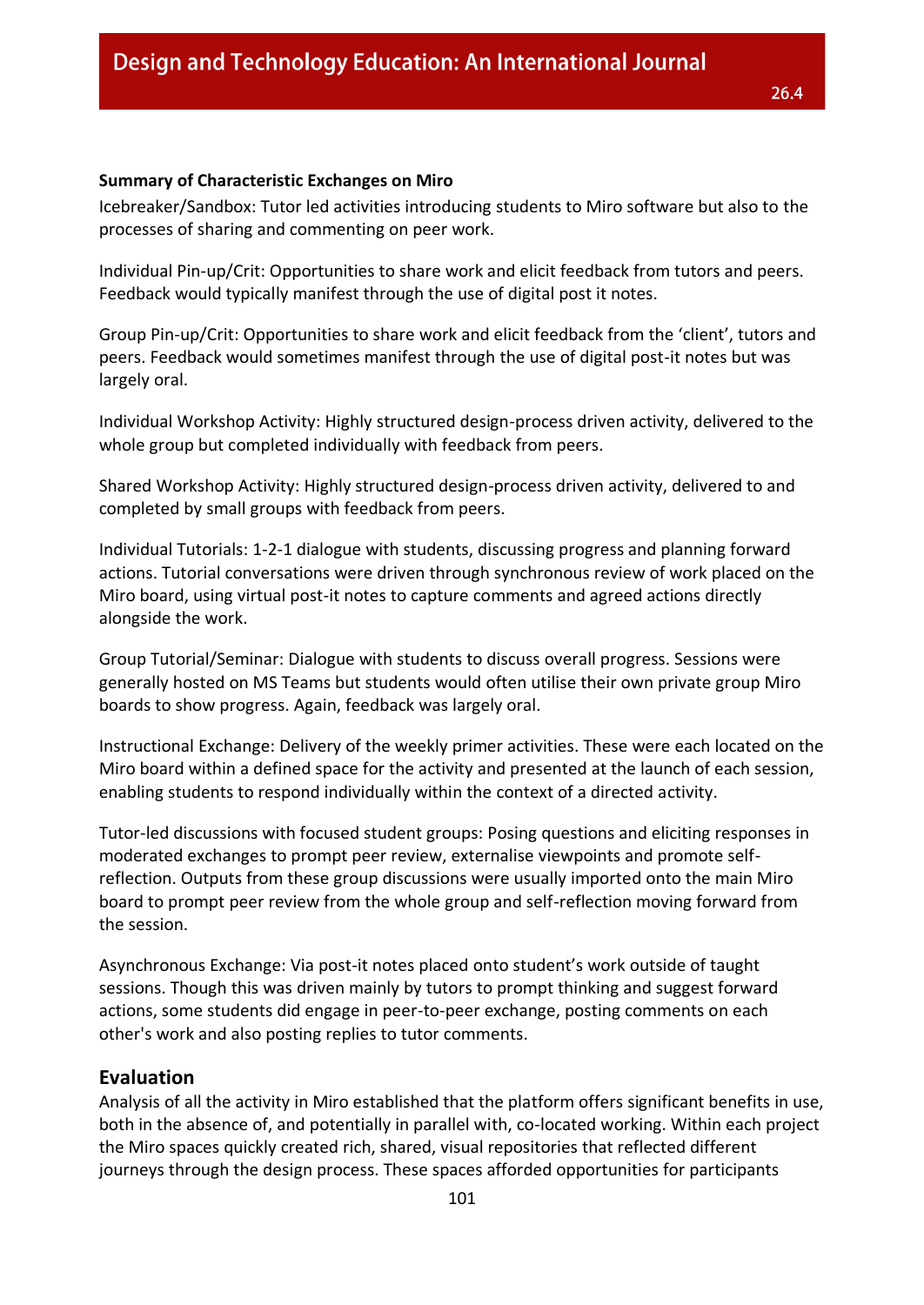including staff, students and external guests, to engage with the projects and each other in new and often unexpected ways. The spaces also demonstrated a permanence and accessibility that would be hard to recreate in a modern physical studio environment. A key aspect of this was the way in which the digital spaces overcame barriers that can affect physical studio environments such as time, space and money.

Within Miro, participants could utilise the spaces both highly synchronously - working collaboratively at the same time, or highly asynchronously - accessing the space independently outside of structured lesson times, in effect creating a 24 hour studio space. The scale of these visual repositories was unprecedented and unachievable within a traditional physical studio environment, particularly in light of the pressures inherent in many modern art school studios wherein space is shared and pin-up space is limited and time-bound. The cost to realise this kind of visual repository in a physical environment would have been prohibitive both to the programmes and to students when considering the costs of printing imagery, post-it notes, paper, pens, markers, etc. Furthermore, the quality of the work in the repository did not diminish over time (as perhaps a cluster of post-it notes on a wall might). Not only was it maintained in its original form without any signs of ageing, it was also easy for it to be revisited, recategorized and remixed throughout the project with little or no impact on resources.

Observing the utilisation of these spaces revealed the emergence of a series of new behaviours and opportunities. In the Product Design domain, we identified insights in four significant areas. (1) Making the design process explicit, (2) Making the student journey visible, (3) Communities of practice, (4) Independence and Ownership.

#### **Making the Design Process Explicit**

The use of Miro to locate both collaborative group activities and individual student's projects has provided a rich visual canvas for tutors and students across all projects. In particular, the ability to visually formalise the design process has emerged as a key characteristic of digital delivery. Project D shown in Figure 2, viewed on full zoom is an example of this. In such ways, these visualisations of the design process in Miro help students to make tacit design process knowledge to become codified and explicit, and in this sense, the space became a mediating artefact. The visual representation of the design process in this dynamic (micro to macro) format also enabled a clearer understanding of the relationships between the various methods and stages of the process to be recognised as students 'joined the dots' of their own mental model of the design process.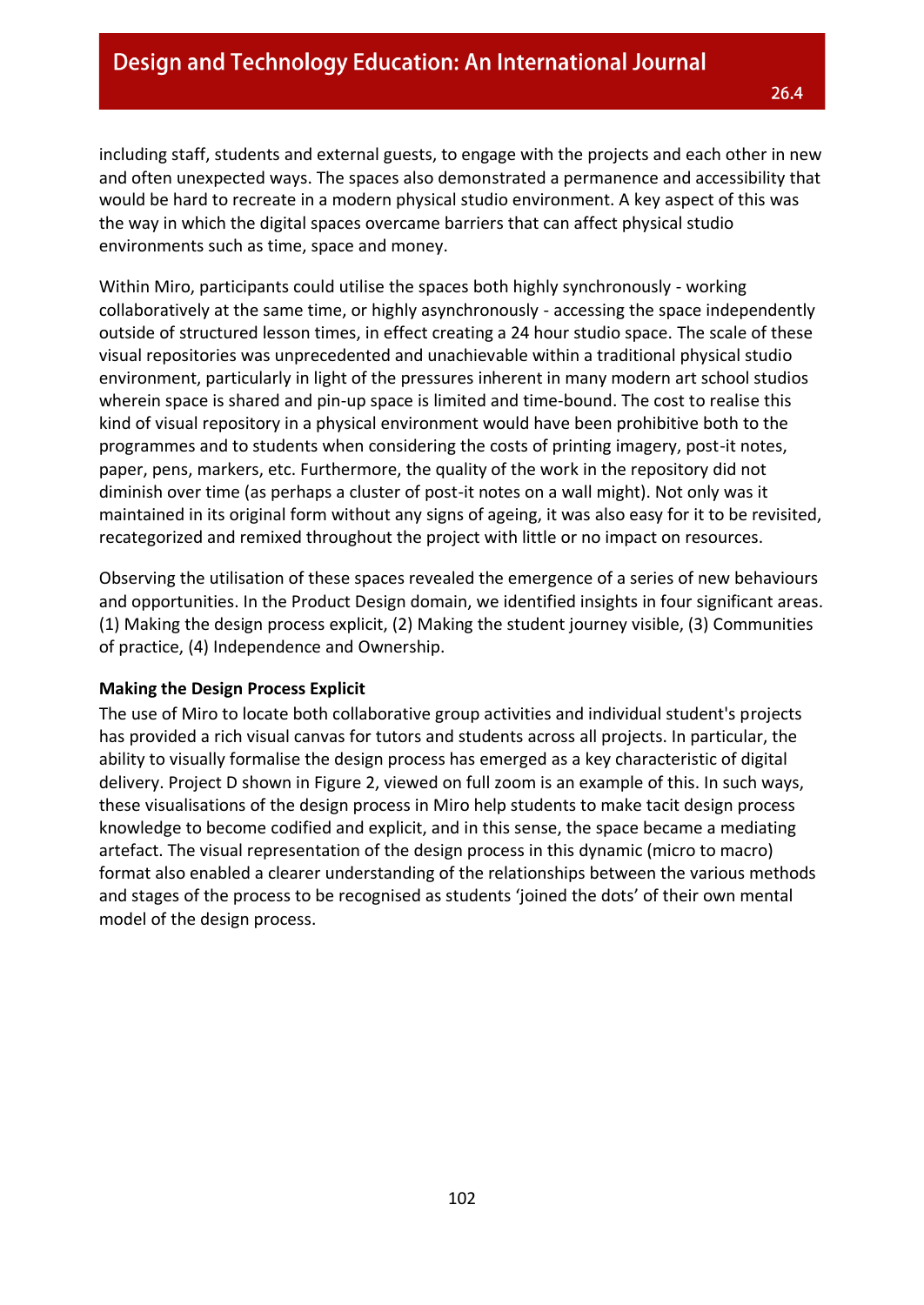

*Figure 2. Project D collaborative Miro board space*

Within project B, a series of mapping exercises were particularly useful in engaging the whole group as one, whilst enabling individual opinions, preferences and character traits to be manifested, observed and discussed within a mediated space. When taught workshops exposed students to new design research approaches and thinking methodologies, the frameworks for these, such as 'The Thing from the Future' game in project B became touchstones that could be referred to and revisited throughout the project, helping to structure and guide subsequent development as shown in Figure 3. Whilst these activities are similar to those delivered in a colocated workshop setting, the fact that digital workshop materials stayed in-situ on the Miro board and could be accessed repeatedly by students throughout the project allowed a familiarity and understanding of the process to grow over time.



*Figure 3. Guiding frameworks used as reference points throughout Project B*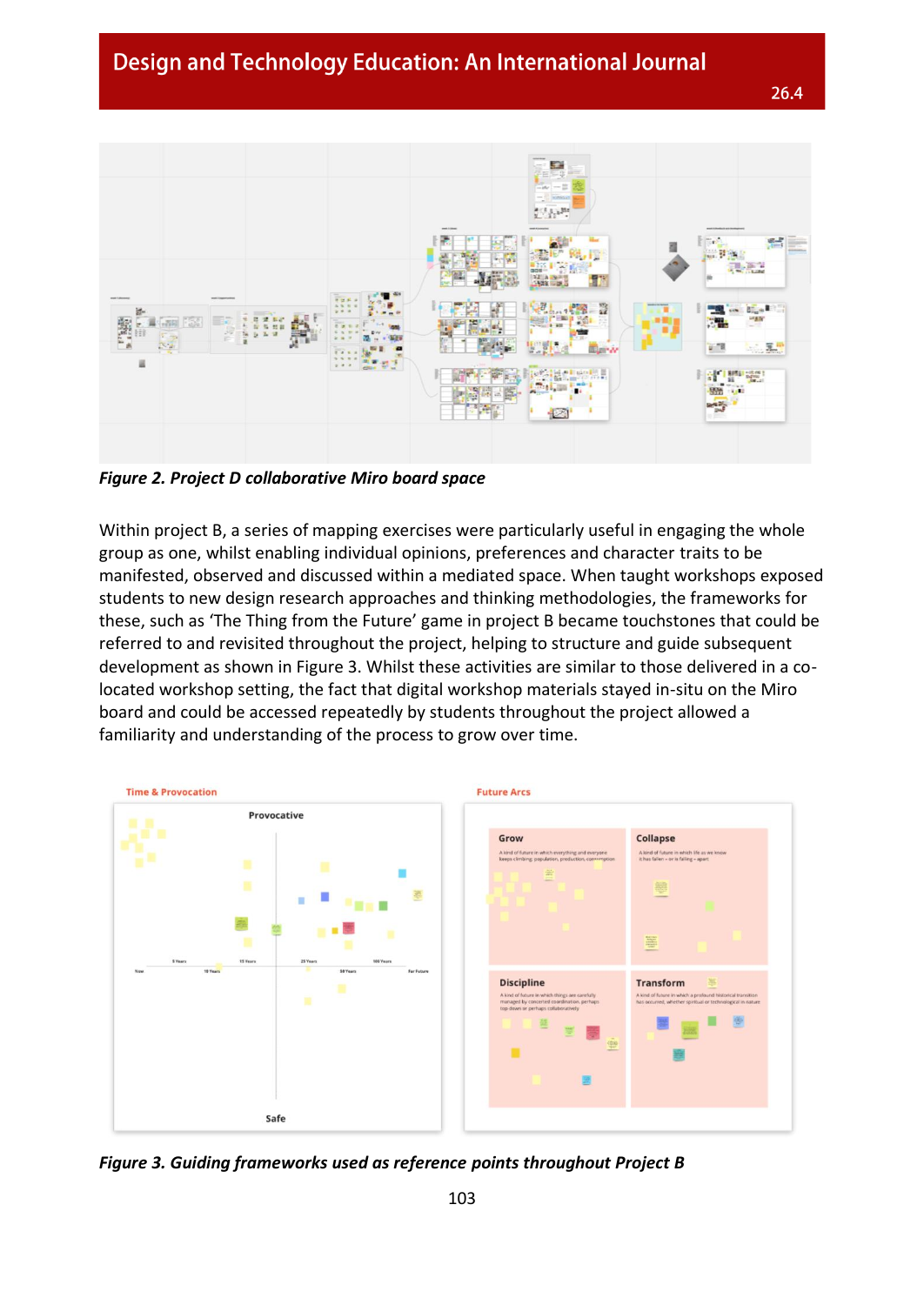Miro tutorial spaces that were often created independently by individual students and quickly became an effective repository to share visuals from other Miro workshops. For example, Figure 4 shows imagery generated within a creative methods workshop being used by a student in a tutorial as inspiration for design ideas. The simplicity of quickly sharing information enabled tutors more time to explore ideas in more depth with each student. Inserting lecture slides directly into Miro spaces also became a pragmatic way to make explicit connections between teaching materials and the students design process and reference methods in direct relation to the students work. Similarly, live sourcing of research, inserting websites, visuals or movies could be used during tutorials and/or referenced afterwards asynchronously.



*Figure 4. Application of workshop materials to inform ideas generation*

#### **Making the Student Journey Visible**

Just as the design process was made explicit by the digital space, so too was the journey of each individual student. From initial observations and research through development to final presentation the opportunity to chart each student's personal journey and progress through the design process has proved highly valuable.

In fostering the sense of a learning journey, project B was specifically structured in order that workshop activity enabled the students to build contextual frameworks around which they could make sense of their design work. At the same time repetitive crit structures at the start of the project created a visual journey for each student that enabled them to reflect on and make sense of their decision making throughout the project. Though, as structured workshops and activities are often quite fast paced it can sometimes be hard for students to comprehend and make sense of the processes at play rather than just participate in the workshop. Asynchronous access to the boards allows a greater capacity for students to revisit the processes, taking the time to review their peers' work and to ensure they understood the activity, in some cases students would re-do the activity to satisfy themselves that they had understood the meaning or value of the activity.

Similarly, collaborative group sessions delivered as part of project C using Miro as a whiteboard space shown in Figure 5, supported an externalising of thoughts and ideas early in the unit's delivery. These activities highlighted the potential breadth and scope of each brief within the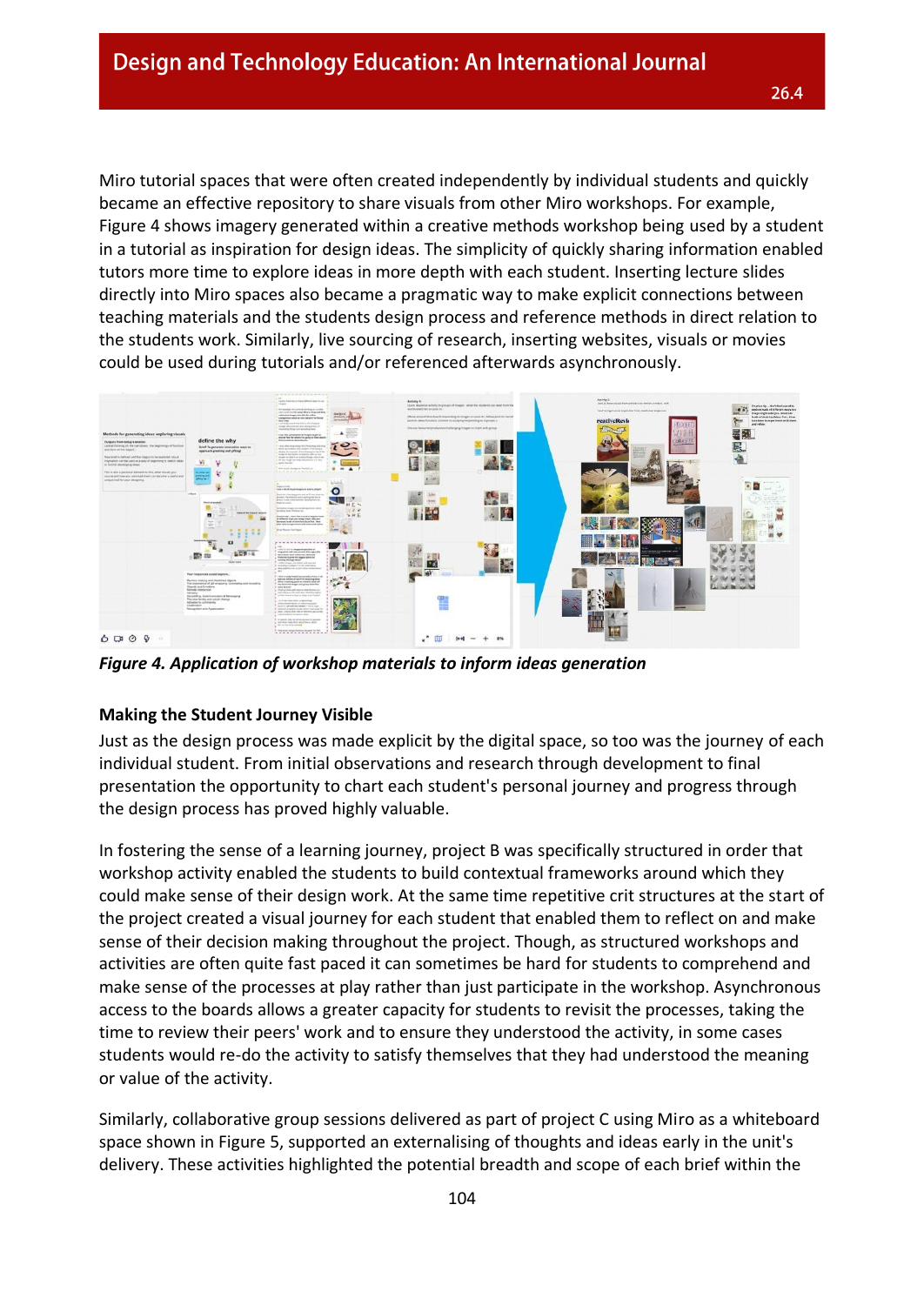tutor-led sessions and also enabled students to return back to the whiteboard spaces to compare opportunities and design directions. The ability to visually manipulate, organise and reorganise post-it note comments over a period of time was very useful in defining clear forward actions for students to explore and to return to at moments of decision making later in the projects.



*Figure 5. Using Miro as a collaborative whiteboard space*

From a teaching perspective, the ability to quickly refer back to previous workshop exercises with individual students or peer groups created the opportunity for rich discussion and dialogue. The visual overview offered by the Miro boards also proved useful when feeding back to other staff, reviewing a project's progress or issues to address in the next teaching week.

Working collectively within a digital space throughout a project, as in project C, exposed students' work to each other in a way not previously experienced. This was challenging and potentially uncomfortable for those who lacked confidence. Over a period of weeks there became some noticeable gaps in the boards where students had not posted work following a session. Anxieties surrounding the posting of work were discussed and although the value of the exercises were acknowledged some did not post work onto the boards beyond initial group activities, but continued to engage in tutor-led workshop sessions throughout the project's delivery.

#### **Communities of Practice**

Fostering communities of practice (Lave & Wenger, 1991) to support learning is recognised as a fundamental aim of the design studio environment and is at the heart of the social learning ethos as described by Orr & Shreeve (2018), Schulman (2005) and Tovey (2015). As we have highlighted, the capacity of the Miro space to make design processes and student learning journeys visible, shared and explicit helps to create communities with shared understandings, approaches, and skills.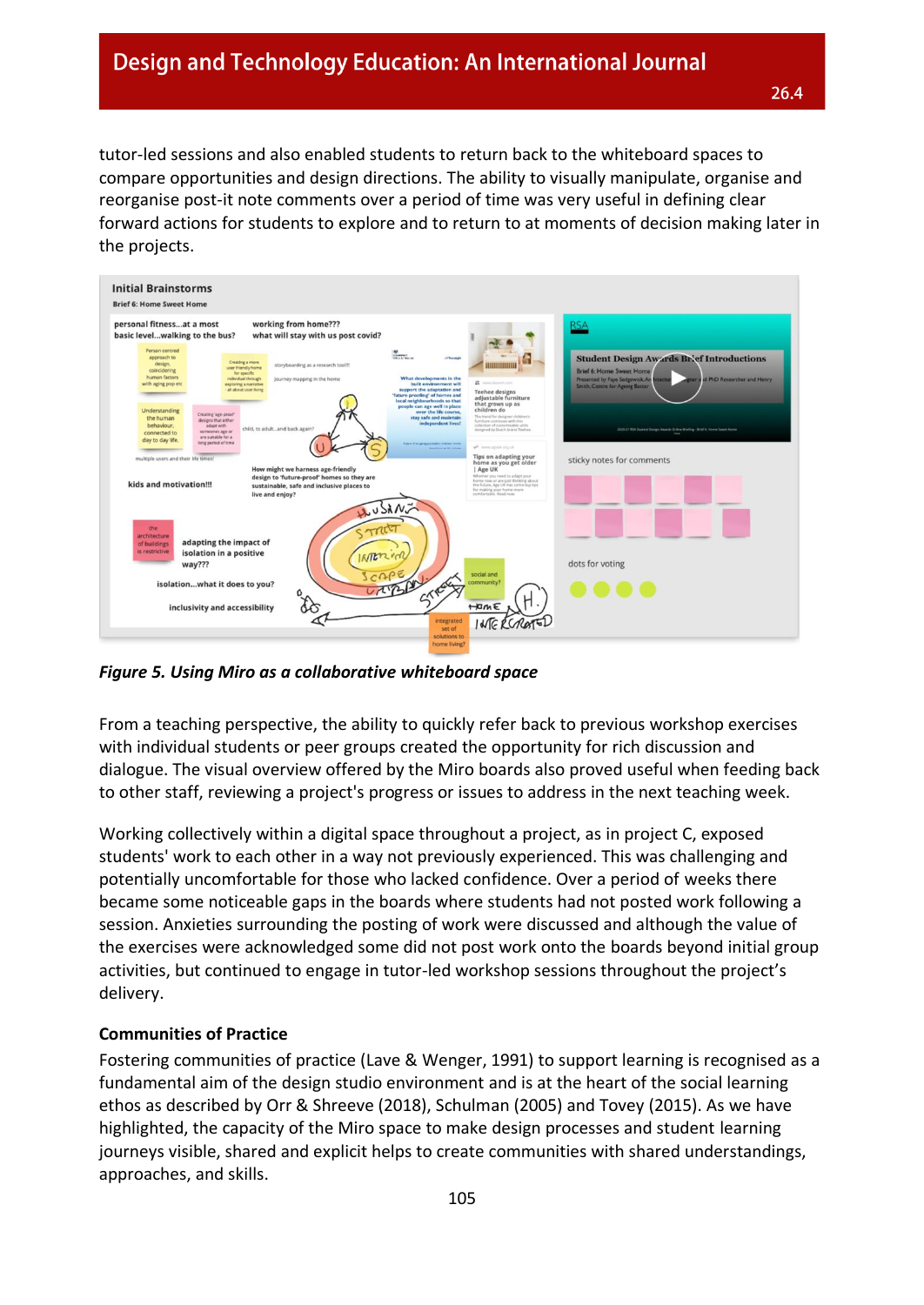Work within the Miro environments often alternated between collaborative and individual activity. This rhythm of behaviour created space for individual expression to emerge through habitual use whilst providing the scaffold and support that peer learning provides. Tutor-led workshops often engaged students as individuals but encouraged them to support each other to make sense of their individual responses through group discussion and reflection. This highlighted individual approaches and ideas whilst simultaneously fostering shared understanding and knowledge transfer. In such cases the ability to easily refer to each other's work in the shared space was highly advantageous.

In projects A and B, a series of mapping exercises were used intermittently throughout the duration of the projects. These served various purposes, but consistently provided a snapshot of the whole cohorts thinking at a given point in time. In one example shown in Figure 6, students were asked to map their own levels of excitement about the project and their approach to it relative to the rest of the group. For example, capturing the 'excitement' levels at the start of the workshop and then revisiting it towards the end of the workshop helped to visually demonstrate both the collective 'mood' of the studio but also the progress that had been made individually and collectively, fostering a sense of a shared achievement. These 'zooming out' exercises were useful in creating a break from the intensity of the individual activities whilst also providing an at-a-glance overview of the collective mindset. Establishing these viewpoints helped to identify both commonalities and differences, ultimately leading to better understanding within the group.



*Figure 6. Mapping levels of excitement about the project*

Peer review, feedback and reflection was widespread and consistently thoughtful, constructive and critical. This helped to foster a sense of community amongst the cohort, wherein students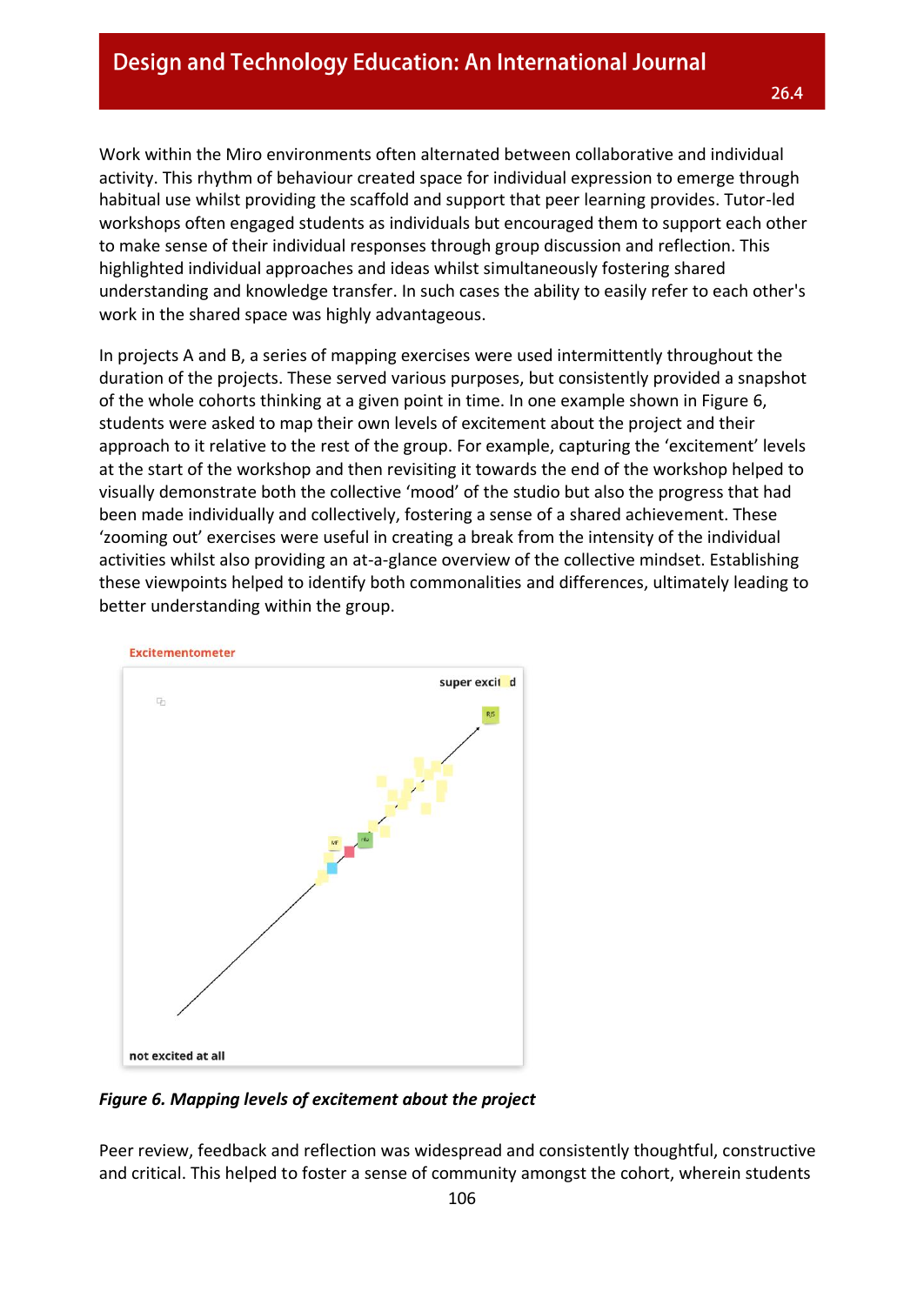were able to work together to present scenarios and approaches for problem solving, further research, new techniques and alternative approaches. These moments of synchronous collective activity provided a unifying feature within the context of students busily progressing their individual project work. For example, a short series of peer review questions as seen in Figure 7, afforded everyone the permission to look beyond the immediacy of their own projects and engage in a collective exercise that highlighted the benefit of social exchange as part of their learning experience.



*Figure 7. Peer review exercise within Project C*

By contrast, the capacity to engage with the Miro boards asynchronously afforded students the opportunity to revisit the space outside of timetabled sessions, observing and drawing on others work to enable them to develop their own. The village green and wedding tables formats as shown in Figure 8 were designed to explore and further facilitate peer-to-peer exchanges at different stages within the unit's delivery. In particular to promote conversations with students who may not have talked to each other before.



*Figure 8. Alternative peer exchange formats used within project C Miro board space*

The spaces could be seen to support and nurture a communal social-studio environment, providing a focus and meeting point for idea development and exchange. Tutors were able to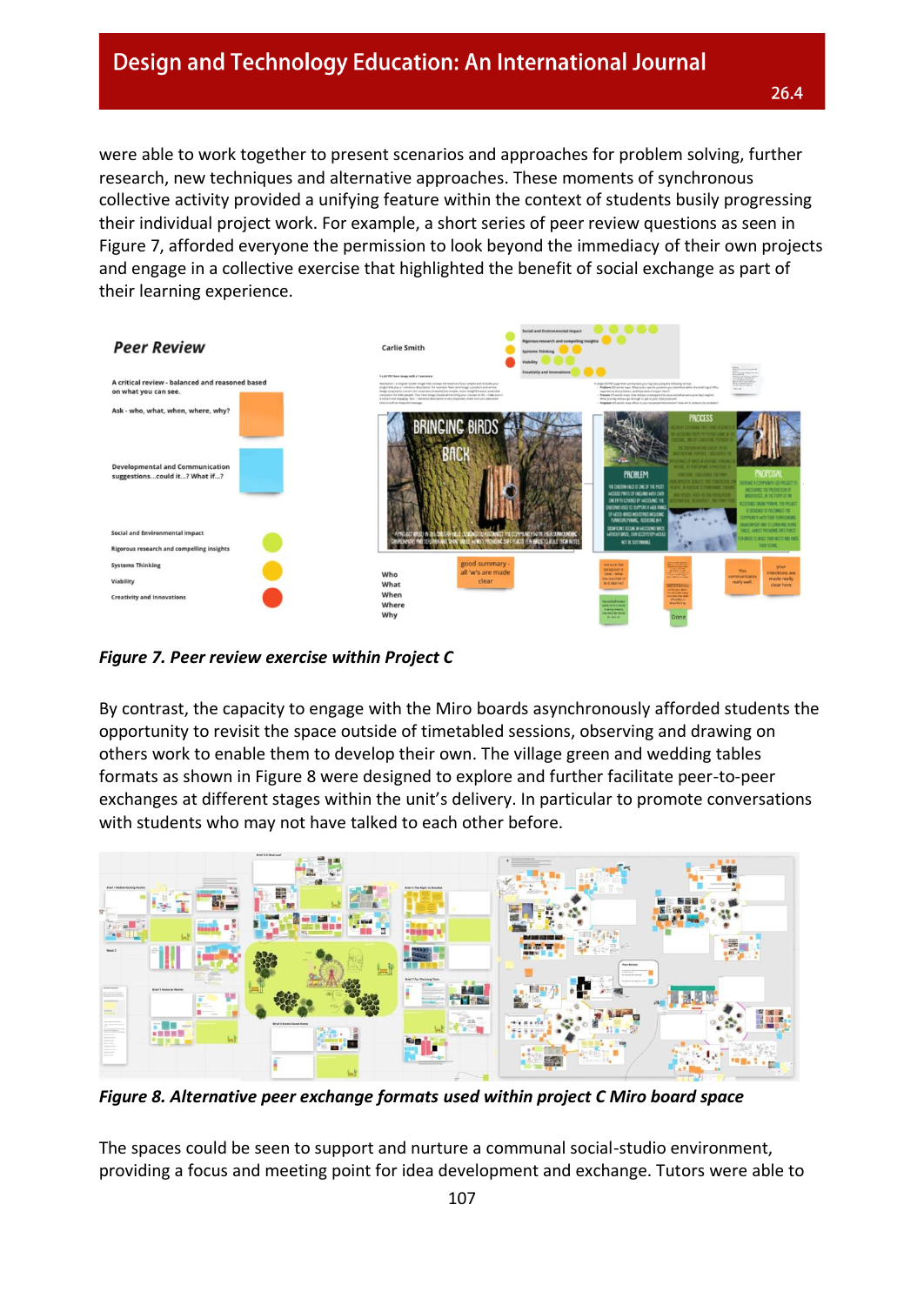observe the way that individual students approached their work and how they interacted with each other in groups whilst students began to establish and develop relationships, creating the capacity for shared exploration and conversation. These spaces support the development of a community of practice by enabling individual development within the frameworks of explicit design process and the scaffold of peer learning and support.

#### **Independence and Ownership**

Alongside the emergence of communities of practice, we also observed students developing their own independence within, and taking ownership of, the (digital) studio space. As previously stated, the scaffold of habitual approaches and peer learning, provides mediation via structured spaces and activities creating a supportive environment that enables individuality to emerge and be expressed.

Individual workshop activities and peer feedback allowed the students to start to express their own identities and interpretations of the brief. These exercises were created in such a way as to provide students with their own personal workspaces analogous to those typically found in a design studio. In project B, the first workshop exercise engaged students in mapping their individual interests in order to define smaller working groups with common interests. The personal nature and shared interests inherent in this task led to rich discussions among the groups and ultimately provided the students with some control over the project, evidenced not just in the themes and directions it exposed but also in the different approaches taken to map and organise their shared thinking.

As independence blossomed, it was also interesting to observe a degree of ownership of the space emerge in some students, wherein they would take control of how they utilised the space during tutorials, in some cases establishing new (breakout) spaces in which to share more work or explore tangential ideas. This was also evident in group activities where work grew organically beyond the predefined spaces that were set out, as in Figure 9, where the semiinfinite canvas provided students the adaptability elasticity to explore and personalise the space in much the same way you would when using a physical space. Moving 'beyond the board' enabled ideas to flow and connections to be discovered, highlighting relationships between seemingly disconnected aspects of a subject. These organic activities prompted further materials to be quickly researched and posted onto the board within the sessions, promoting deeper exploration and understanding of the subject. Interestingly this approach extended to Project E. Whilst this project predominantly used Miro as a crit space the student groups, independently and unprompted, utilised the spaces to work together. Following the first crit some groups went 'beyond the board' to utilise the space around their presentations to create shared workspaces. Between this crit and the next, many of the groups established their own private co-working spaces in which to work - effectively taking control of the 'studio'.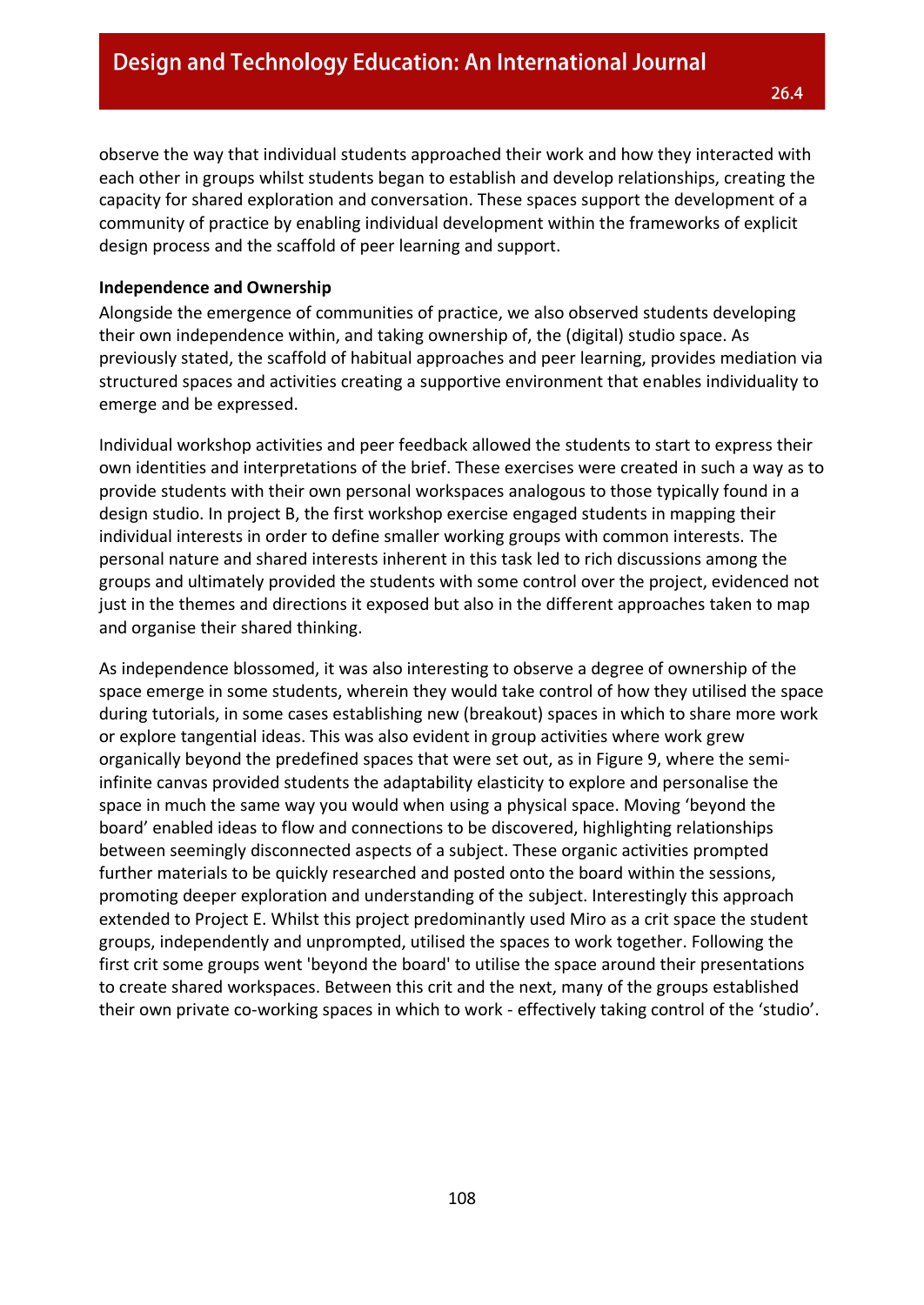26.4



*Figure 9. Organic growth of ideas and investigation*

Another example of this emerging independence could be seen in the way in which students presented their work. In Project B students were not directed as to how this work was presented at crits, this encouraged a lot of experimentation. Whilst some students opted to produce presentation boards/slides and import them into Miro, others opted to use Miro to organise their research - taking advantage of the opportunity to create multimedia often nonlinear presentations. The nature of the space ensured that these alternative approaches were shared to all students and could be adopted and remixed by other students in subsequent presentations. In many ways these approaches were more engaging, and by their nature invited interaction and re-organisation of their components, they created the capacity for narratives to be altered and amended. Indeed, a key aspect of the digital studio is that it afforded the opportunity for students to easily move work between boards. Visuals and feedback from tutorials and crits could be carried forward onto individual student work areas to enable them to reflect on and develop their thinking and practice.

Another interesting observation was that the digital space was particularly effective for interdisciplinary groups, like those in project E. One of the issues associated with the creation of strong studio cultures is that the strength of these cultures can in fact create barriers to collaboration. At the most basic level, when physical studio space is scarce, it can be difficult to enable multidisciplinary groups to meet within subject specific studios. Likewise, there can be power dynamics as to which studio students should meet in. The neutrality of the shared digital space proved very successful, with groups working better together than their peers had on the same project in previous years.

In addition to neutrality, part of this success was due again to the asynchronous nature of the studio and the degree to which this enabled groups to come together when it was convenient for them or indeed to enable individuals within the group to contribute to the group work asynchronously in a way that would not be possible within a physical studio environment.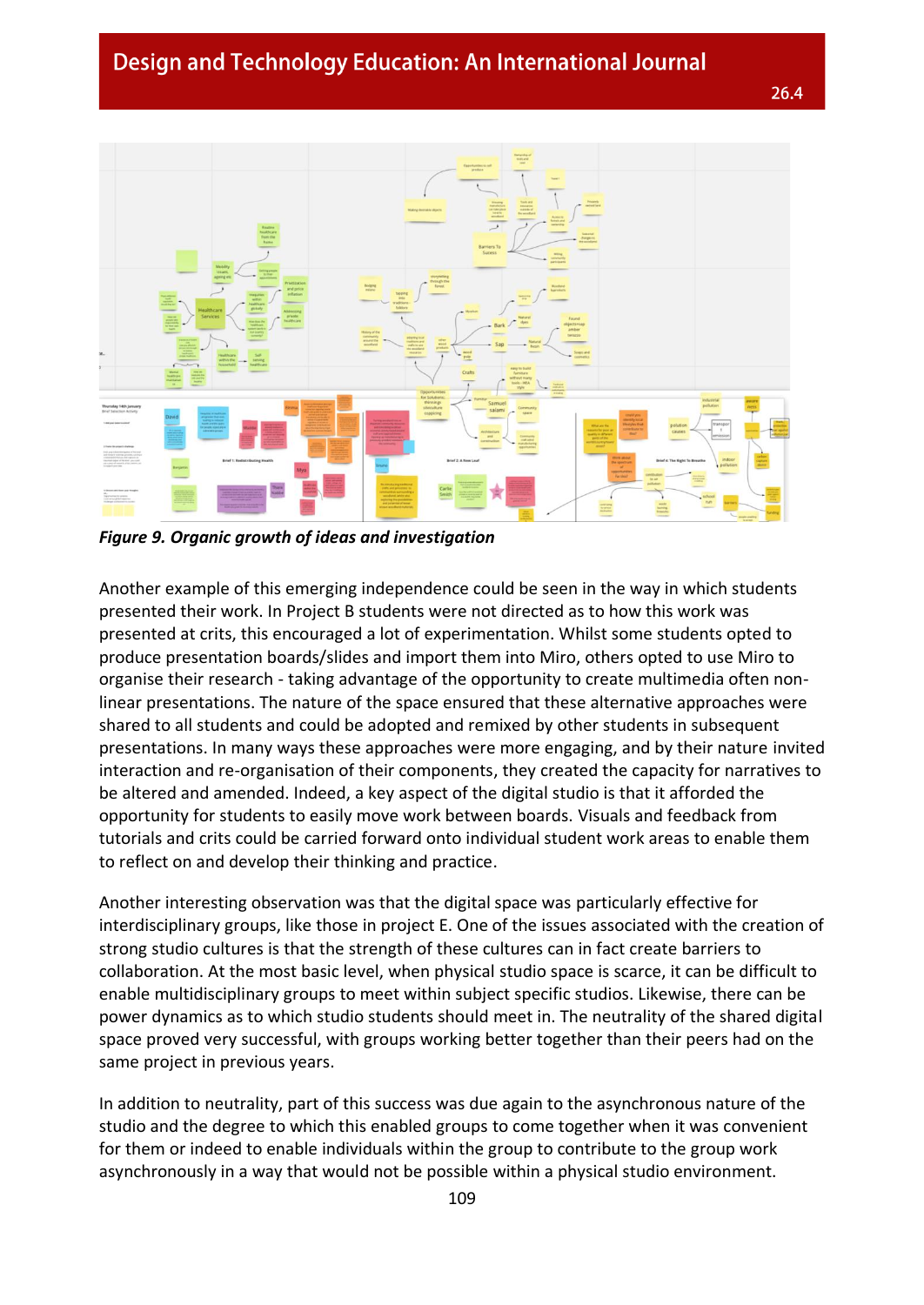Again, the asynchronous nature of the board was effective in enabling students the capacity to revisit and repeat activities in their own time. This also afforded students the opportunity to miss a class. Students who were absent from a workshop or class could review the work of their peers and complete the activity independently in their own time, which may not be within typical 9-5 studio hours. Whilst this might not be ideal for developing a community of practice, it does enable the student to take ownership of their individual learning journey creating a robust space for individuals, and individuality, to thrive.

## **Recommendations and Concluding Remarks**

The reorientation to remote teaching over the past year has proven to be both challenging and compromising in the context of delivering studio-based education. However, it has also proven that through adversity comes new insights, and in our case, the adoption of Miro as an analog to the physical design studio has revealed new behaviours and opportunities. Considering the design studio as a signature pedagogy that provides mediating, sticky, social and habitual exchanges in supporting the delivery of design education, this study has identified mirroring characteristics within the digital studio environment that have potential to be utilised either where campus-based teaching is required to be delivered remotely or as part of a blended learning delivery.

#### **Visualise the Process to Create a Mediated Social Space**

The capacity to visualize design processes and dynamically navigate through projects within the digital Miro space has been transformative in supporting the delivery of remote teaching. Visualisation of design processes enabled the creation of digital scaffolds within which we were able to construct workshops, experiment with modes of thinking and index design methods. Visualising the whole project journey in an accessible digital space has positively impacted students' ability to use design methods and frameworks to support their development, and in the process generated a greater sense of awareness of their own learning journeys.

#### **Foster Habit and Routine to Make it Communal**

Students working both independently and collaboratively within burgeoning remote communities of practice reflect the social aspects of physical studio participation, drawn to a common place that holds attraction. Changing the nature of their engagement from sharing a screen to sharing a space has perhaps emerged through a growing sense of routine and habitual use, in line with Shulman's (2005) identification that working out the rules of engagement creates the time, and confidence to experiment within the digital space. Similarly, the asynchronous use that is evident in several of the projects suggests that the flexibility to access and share content beyond taught lessons has emerged as a very positive mode of exchange not always afforded by physical studio environments.

#### **Enable Autonomy and Ownership to Make it Sticky**

Student autonomy, ownership and experimentation within the Miro spaces has developed over each project as their familiarity with the platform has grown.

Utilising the elasticity of the digital space and its ability to bring together different media into a shared, accessible environment mimics the use of physical studio space, wherein the arrangement and application of space is adaptable to the required need. Thus, creating the